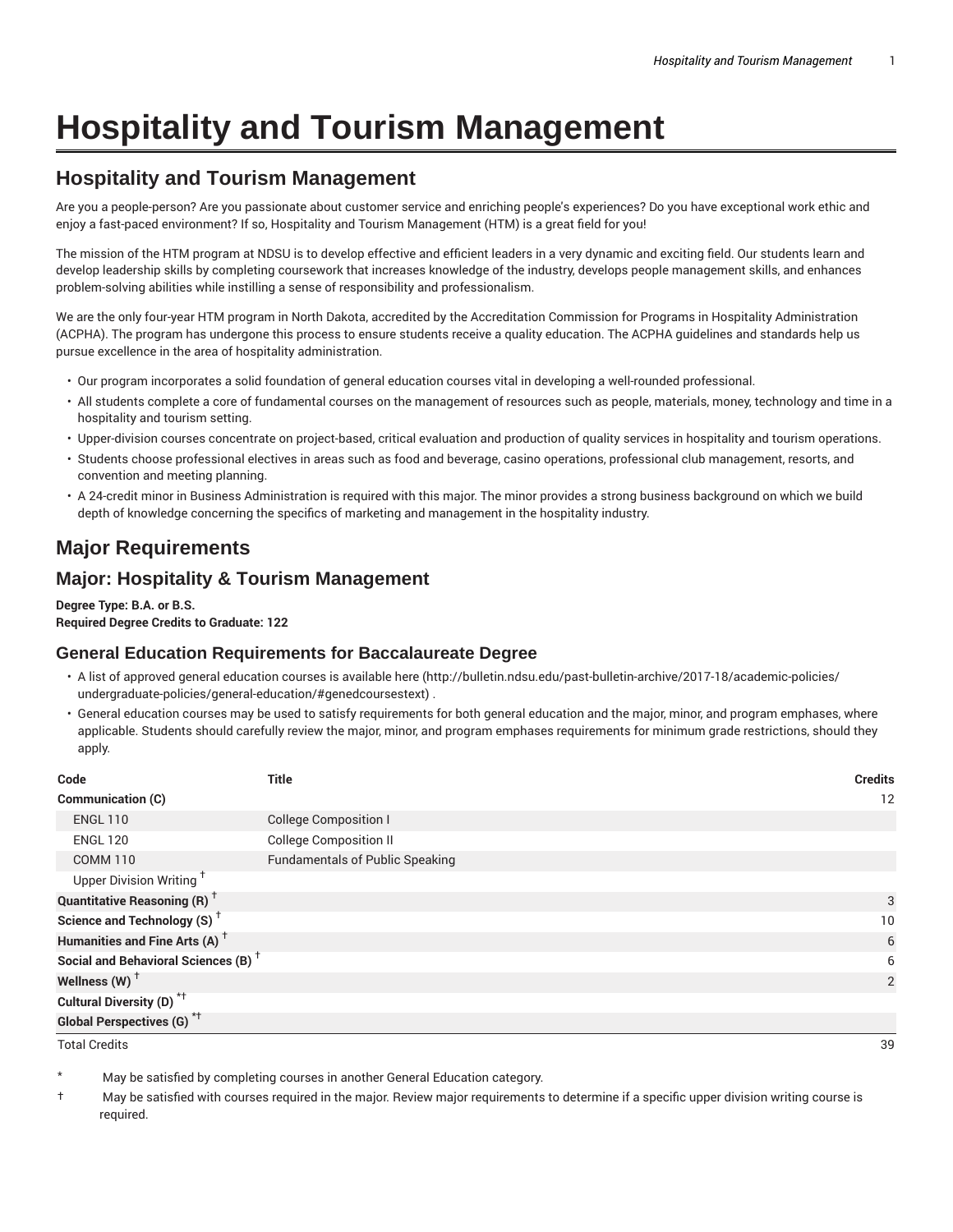# **Major Requirements**

| Code                                                                    | Title                                                                                                                                 | <b>Credits</b> |  |  |
|-------------------------------------------------------------------------|---------------------------------------------------------------------------------------------------------------------------------------|----------------|--|--|
| <b>Hospitality &amp; Tourism Management Requirements</b>                |                                                                                                                                       |                |  |  |
| <b>ADHM 140</b>                                                         | Introduction to the Hospitality Industry                                                                                              | 3              |  |  |
| ADHM 141                                                                | Tourism and Travel Management                                                                                                         | 3              |  |  |
| ADHM 241                                                                | <b>Hospitality Accounting</b>                                                                                                         | 3              |  |  |
| ADHM 360                                                                | Lodging Operations Management                                                                                                         | 3              |  |  |
| ADHM 381                                                                | <b>Hospitality Marketing and Sales</b>                                                                                                | 3              |  |  |
| ADHM 404                                                                | <b>Restaurant Operations Management</b>                                                                                               | 5              |  |  |
| & 404L                                                                  | and Restaurant Operations Management Laboratory                                                                                       |                |  |  |
| ADHM 435                                                                | Cost Controls in Hospitality and Food Service Systems                                                                                 | 3              |  |  |
| ADHM 467                                                                | <b>Hospitality Law</b>                                                                                                                | 3              |  |  |
| <b>ADHM 479</b>                                                         | Hospitality Industry Management Strategies                                                                                            | 3              |  |  |
| ADHM 496                                                                | <b>Field Experience</b>                                                                                                               | 3              |  |  |
| <b>CHEM 117</b>                                                         | Chemical Concepts and Applications (May satisfy general education category S)                                                         | 3              |  |  |
| or CHEM 121                                                             | <b>General Chemistry I</b>                                                                                                            |                |  |  |
| <b>CSCI 114</b>                                                         | Microcomputer Packages (May satisfy general education category S)                                                                     | 3              |  |  |
| or CSCI 116                                                             | <b>Business Use of Computers</b>                                                                                                      |                |  |  |
| <b>HNES 141</b>                                                         | <b>Food Sanitation</b>                                                                                                                | $\mathbf{1}$   |  |  |
| <b>HNES 261</b>                                                         | Food Selection and Preparation Principles                                                                                             | 3              |  |  |
| <b>HNES 261L</b>                                                        | Food Selection and Preparation Principles Laboratory                                                                                  | $\overline{2}$ |  |  |
| <b>HD&amp;E 320</b>                                                     | Professional Issues                                                                                                                   | $\mathbf{1}$   |  |  |
| Professional Elective Courses: Select 13-15 credits from the following: |                                                                                                                                       | $13 - 15$      |  |  |
| ADHM 372                                                                | <b>Global Retailing</b>                                                                                                               |                |  |  |
| ADHM 379                                                                | <b>Study Tour Abroad</b>                                                                                                              |                |  |  |
| ADHM 384                                                                | <b>Beverage Operations</b>                                                                                                            |                |  |  |
| ADHM 401                                                                | <b>Convention and Meeting Planning</b>                                                                                                |                |  |  |
| ADHM 402                                                                | Professional Catering Management                                                                                                      |                |  |  |
| ADHM 403                                                                | <b>Resort Development and Management</b>                                                                                              |                |  |  |
| ADHM 405                                                                | Casino Operations                                                                                                                     |                |  |  |
| ADHM 406                                                                | Professional Club Management                                                                                                          |                |  |  |
| ADHM 411                                                                | <b>Food and World Cultures</b>                                                                                                        |                |  |  |
| ADHM 425                                                                | <b>Experiential Retailing</b>                                                                                                         |                |  |  |
| ADHM 489                                                                | <b>Study Tour</b>                                                                                                                     |                |  |  |
| ADHM 491                                                                | Seminar                                                                                                                               |                |  |  |
| EMGT 461                                                                | <b>Business Continuity and Crisis Management</b>                                                                                      |                |  |  |
|                                                                         | Business Administration Minor requires an application to the College of Business and a minimum 2.5 GPA in courses used for the minor. | 24             |  |  |
| <b>MGMT 320</b>                                                         | <b>Foundations of Management</b>                                                                                                      |                |  |  |
| <b>MRKT 320</b>                                                         | <b>Foundations of Marketing</b>                                                                                                       |                |  |  |
| <b>MGMT 450</b>                                                         | Human Resource Management                                                                                                             |                |  |  |
| Select one of the following:                                            |                                                                                                                                       |                |  |  |
| ACCT 102                                                                | <b>Fundamentals of Accounting</b>                                                                                                     |                |  |  |
| ACCT 200                                                                | <b>Elements of Accounting I</b>                                                                                                       |                |  |  |
| & ACCT 201                                                              | and Elements of Accounting II                                                                                                         |                |  |  |
|                                                                         | Select one of the following: (May satisfy general education category B and G)                                                         |                |  |  |
| <b>ECON 105</b>                                                         | <b>Elements of Economics</b>                                                                                                          |                |  |  |
| <b>ECON 201</b>                                                         | <b>Principles of Microeconomics</b>                                                                                                   |                |  |  |
| & ECON 202                                                              | and Principles of Macroeconomics                                                                                                      |                |  |  |
| College of Business 300-400 level (9 credits)                           |                                                                                                                                       |                |  |  |

Total Credits 82-84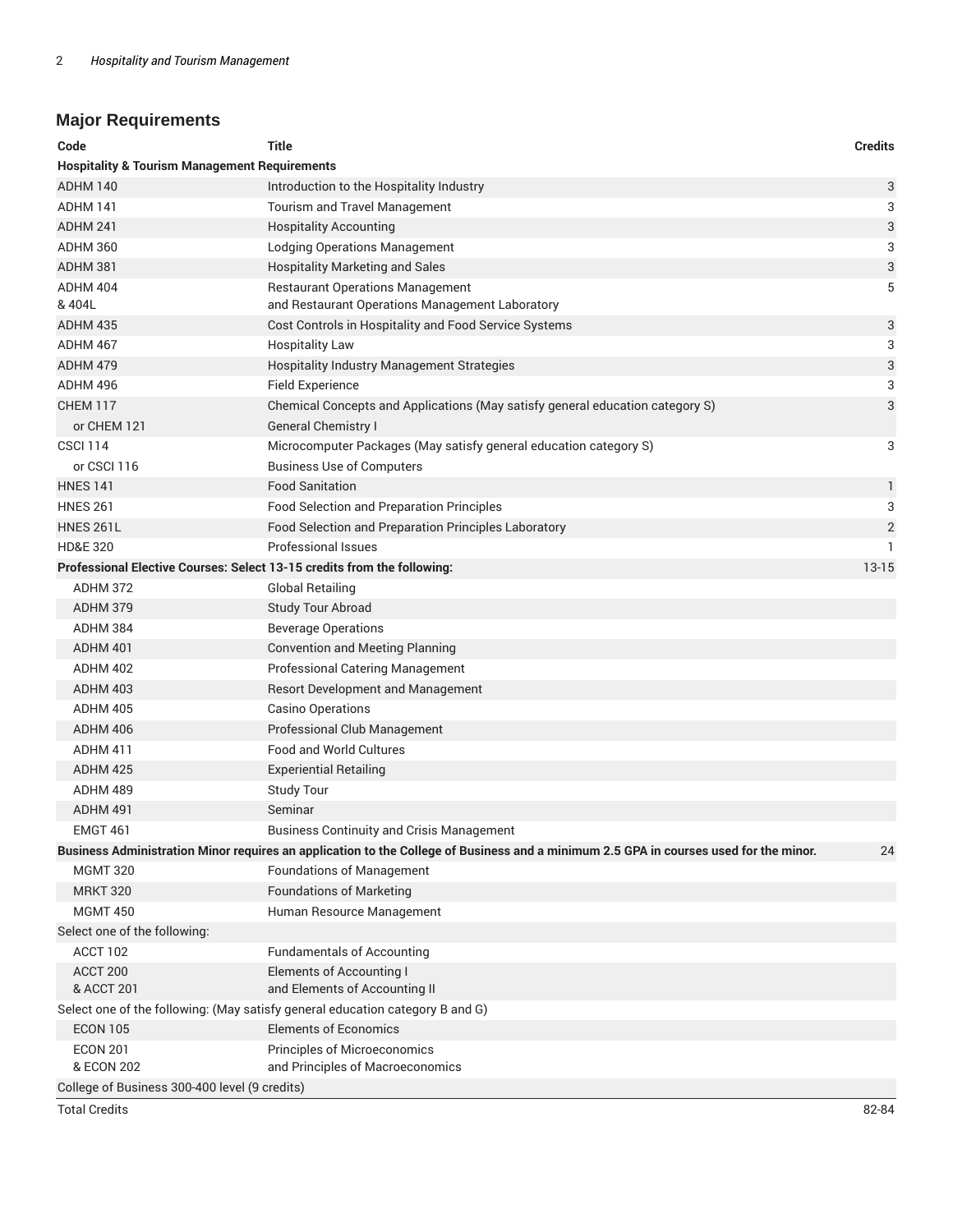### **Degree Requirements and Notes**

• Courses taken *Pass/Fail* will not be used to satisfy any requirements other than total credits.

## **Minor Requirements**

# **Hospitality & Tourism Management Minor**

#### **Minor Requirements**

#### **Required Credits: 18**

| Code                                                    | <b>Title</b>                                                 | <b>Credits</b> |
|---------------------------------------------------------|--------------------------------------------------------------|----------------|
| <b>Required Courses</b>                                 |                                                              |                |
| <b>ADHM 140</b>                                         | Introduction to the Hospitality Industry                     | 3              |
| or ADHM 141                                             | <b>Tourism and Travel Management</b>                         |                |
| Elective Courses: Select 15 credits from the following: |                                                              | 15             |
| <b>ADHM 140</b>                                         | Introduction to the Hospitality Industry (if not used above) |                |
| ADHM 141                                                | Tourism and Travel Management (if not used above)            |                |
| ADHM 241                                                | <b>Hospitality Accounting</b>                                |                |
| <b>ADHM 360</b>                                         | <b>Lodging Operations Management</b>                         |                |
| <b>ADHM 379</b>                                         | Study Tour Abroad                                            |                |
| ADHM 381                                                | <b>Hospitality Marketing and Sales</b>                       |                |
| <b>ADHM 384</b>                                         | <b>Beverage Operations</b>                                   |                |
| <b>ADHM 401</b>                                         | <b>Convention and Meeting Planning</b>                       |                |
| <b>ADHM 402</b>                                         | Professional Catering Management                             |                |
| <b>ADHM 403</b>                                         | Resort Development and Management                            |                |
| ADHM 404                                                | <b>Restaurant Operations Management</b>                      |                |
| & 404L                                                  | and Restaurant Operations Management Laboratory              |                |
| <b>ADHM 405</b>                                         | <b>Casino Operations</b>                                     |                |
| <b>ADHM 406</b>                                         | Professional Club Management                                 |                |
| ADHM 411                                                | Food and World Cultures                                      |                |
| <b>ADHM 435</b>                                         | Cost Controls in Hospitality and Food Service Systems        |                |
| ADHM 467                                                | <b>Hospitality Law</b>                                       |                |
| ADHM 489                                                | <b>Study Tour</b>                                            |                |
| ADHM 491                                                | Seminar                                                      |                |

Total Credits 18

•

**Freshman**

#### **Minor Requirements and Notes**

• A minimum of 8 credits must be taken at NDSU.

# **Plan of Study**

The following plan suggests semester schedules that allow the student to complete his/her major/option degree program in a four year span. The arrangements of courses is based on which semesters the course is offered, the classification and the prerequisites or co-requisites required for successful completion. The Plan of Study should be used alongside the official curriculum guide and with the assistance from your assigned advisor. Remember, this is only a guide and circumstances may change the plan.

| Freshman                  |                        |                |  |
|---------------------------|------------------------|----------------|--|
| Fall                      | <b>Credits Spring</b>  | <b>Credits</b> |  |
| ADHM 140                  | 3 ACCT 102             | 3              |  |
| CSCI 114 or MIS 116       | 3 ADHM 141             | 3              |  |
| <b>ENGL 110</b>           | 4 ENGL 120             | 3              |  |
| Social/Behavioral Science | 3 Humanities/Fine Arts | Q              |  |